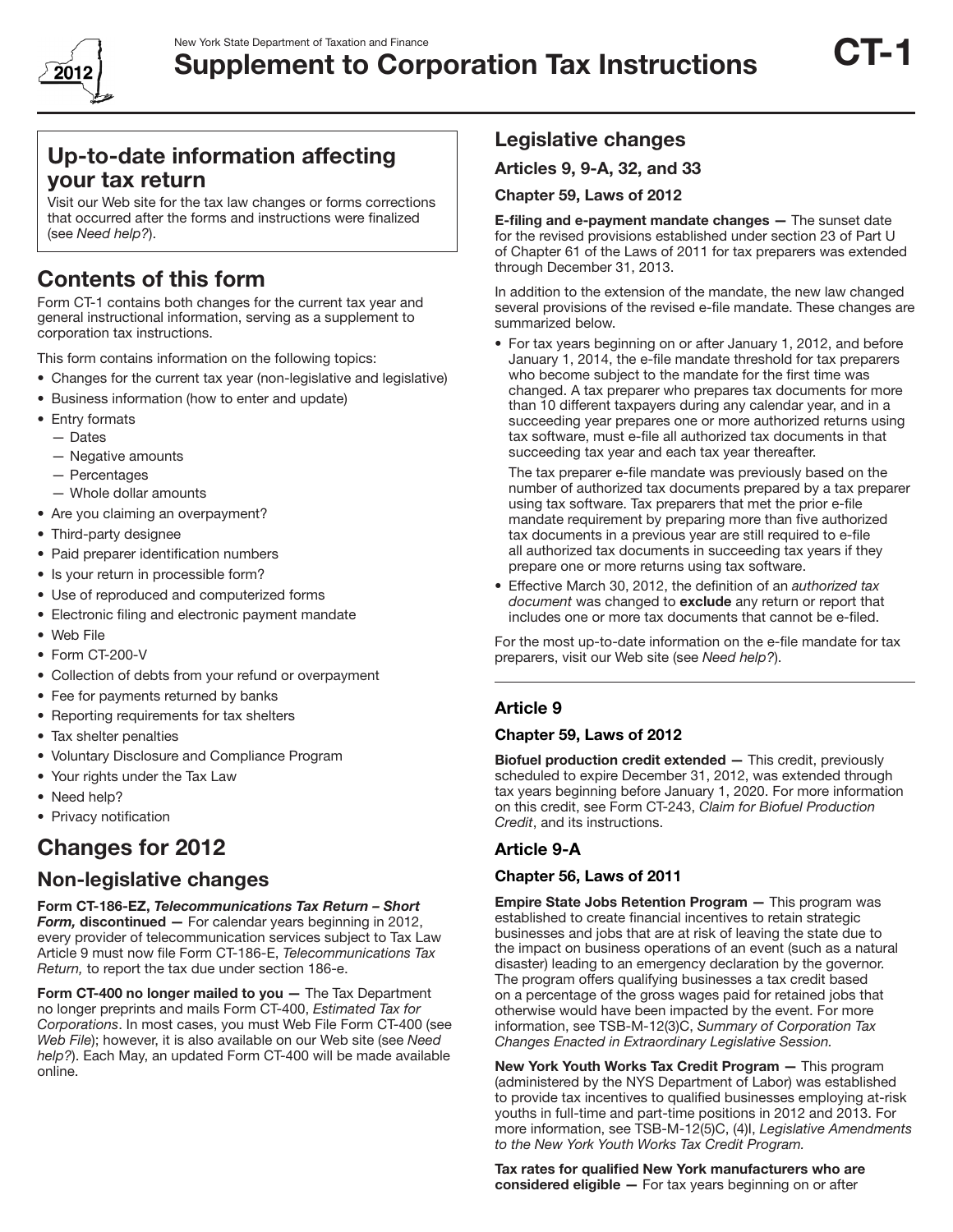January 1, 2012, and before January 1, 2015, tax rates were reduced for those qualified manufacturers who are considered eligible. The reduced rates are as follows:

- 3.25% on the entire net income (ENI) base
- 0.75% on the minimum taxable income (MTI) base
- 50% of the fixed dollar minimum tax that is set in the law for other Article 9-A taxpayers

The Tax Department established guidelines and criteria to determine if a qualified New York manufacturer (as currently defined in the Tax Law) meets the requirements to be considered an eligible qualified New York manufacturer. For more information, visit our Web site.

#### Chapter 59, Laws of 2012

Biofuel production credit extended — This credit, previously scheduled to expire December 31, 2012, was extended through tax years beginning before January 1, 2020. For more information on this credit, see Form CT-243, *Claim for Biofuel Production Credit*, and its instructions.

New York State Low-Income Housing Tax Credit Program — This program (administered by the NYS Division of Housing and Community Renewal) was established in 2000 to promote the construction and rehabilitation of low-income housing in New York State. The credit is similar to the federal low-income housing credit.

Effective March 30, 2012, the Public Housing Law was amended to increase the statewide aggregate dollar amount of low-income housing tax credits that may be used for qualifying low-income housing projects from \$32 million to \$40 million. Additionally, effective April 1, 2013, the statewide aggregate dollar amount of low-income housing tax credits that may be used for qualifying low-income housing projects will be increased from \$40 million to \$48 million.

Empire State commercial production credit extended — This credit, previously scheduled to expire December 31, 2011, was extended through tax years beginning before January 1, 2015. For more information on this credit, see the NYS Governor's Office for Motion Picture and Television Development Web site and Form CT-246, *Claim for Empire State Commercial Production Credit.*

#### Transitional provisions for the federal

Gramm-Leach-Bliley (GLB) Act extended — The transitional provisions for financial holding companies contained in Tax Law, Article 32, section 1452(m), previously scheduled to expire for tax years beginning on or after January 1, 2013, were extended and now expire for tax years beginning on or after January 1, 2015. The combined reporting requirements of the transitional provisions contained in Tax Law, Article 32, section 1462(f)(2) (iv) were also extended for the same two-year period. However, effective March 30, 2012, only corporations that meet the definition of a banking corporation in Tax Law, Article 32, section 1452(a) during the tax year will be allowed to remain an Article 32 taxpayer under the transitional provisions. For more information, see TSB-M-02(1)C, *Summary of Legislative Changes Enacted in 2001,*  page 6 and TSB-M-08(1)C, *Summary of Corporation Tax Legislative Changes Enacted in 2007 and Expiring Tax Law Provisions,* page 7.

#### Chapter 109, Laws of 2012

Beer production credit - Effective April 1, 2012, for tax years beginning on or after January 1, 2012, there is a credit for beer produced in New York State (NYS). To qualify, a taxpayer must be a registered distributor under Tax Law Article 18 (taxes on alcoholic beverages) and produce 60 million or fewer gallons of beer in NYS in the tax year for which the credit is claimed.

For more information, see TSB-M-12(8)C, (7)I, *Beer Production Credit,* and Form CT-636, *Beer Production Credit,* and its instructions.

#### Chapter 268, Laws of 2012

Empire State film post-production credit — Effective July 24, 2012, the qualified post-production costs allowed were increased from 10% to 30% for costs incurred for work done in the Metropolitan Commuter Transportation District (MCTD) and 35% for costs incurred elsewhere in the state.

For more information, visit Empire State Development's Web site at *www.empire.state.ny.us.*

#### Article 32

#### Chapter 56, Laws of 2011

Empire State Jobs Retention Program — This program was established to create financial incentives to retain strategic businesses and jobs that are at risk of leaving the state due to the impact on business operations of an event (such as a natural disaster) leading to an emergency declaration by the governor. The program offers qualifying businesses a tax credit based on a percentage of the gross wages paid for retained jobs that otherwise would have been impacted by the event. For more information, see TSB-M-12(3)C, *Summary of Corporation Tax Changes Enacted in Extraordinary Legislative Session.*

#### Chapter 59, Laws of 2012

#### Transitional provisions for the federal

Gramm-Leach-Bliley (GLB) Act extended — The transitional provisions for financial holding companies contained in Tax Law, Article 32, section 1452(m), previously scheduled to expire for tax years beginning on or after January 1, 2013, were extended and now expire for tax years beginning on or after January 1, 2015. The combined reporting requirements of the transitional provisions contained in Tax Law, Article 32, section 1462(f)(2) (iv) were also extended for the same two-year period. However, effective March 30, 2012, only corporations that meet the definition of a banking corporation in Tax Law, Article 32, section 1452(a) during the tax year will be allowed to remain an Article 32 taxpayer under the transitional provisions. For more information, see TSB-M-02(1)C, *Summary of Legislative Changes Enacted in 2001,*  page 6 and TSB-M-08(1)C, *Summary of Corporation Tax Legislative Changes Enacted in 2007 and Expiring Tax Law Provisions,* page 7.

New York State Low-Income Housing Tax Credit Program — This program (administered by the NYS Division of Housing and Community Renewal) was established in 2000 to promote the construction and rehabilitation of low-income housing in New York State. The credit is similar to the federal low-income housing credit.

Effective March 30, 2012, the Public Housing Law was amended to increase the statewide aggregate dollar amount of low-income housing tax credits that may be used for qualifying low-income housing projects from \$32 million to \$40 million. Additionally, effective April 1, 2013, the statewide aggregate dollar amount of low-income housing tax credits that may be used for qualifying low-income housing projects will be increased from \$40 million to \$48 million.

### Article 33

#### Chapter 56, Laws of 2011

Empire State Jobs Retention Program — This program was established to create financial incentives to retain strategic businesses and jobs that are at risk of leaving the state due to the impact on business operations of an event (such as a natural disaster) leading to an emergency declaration by the governor. The program offers qualifying businesses a tax credit based on a percentage of the gross wages paid for retained jobs that otherwise would have been impacted by the event. For more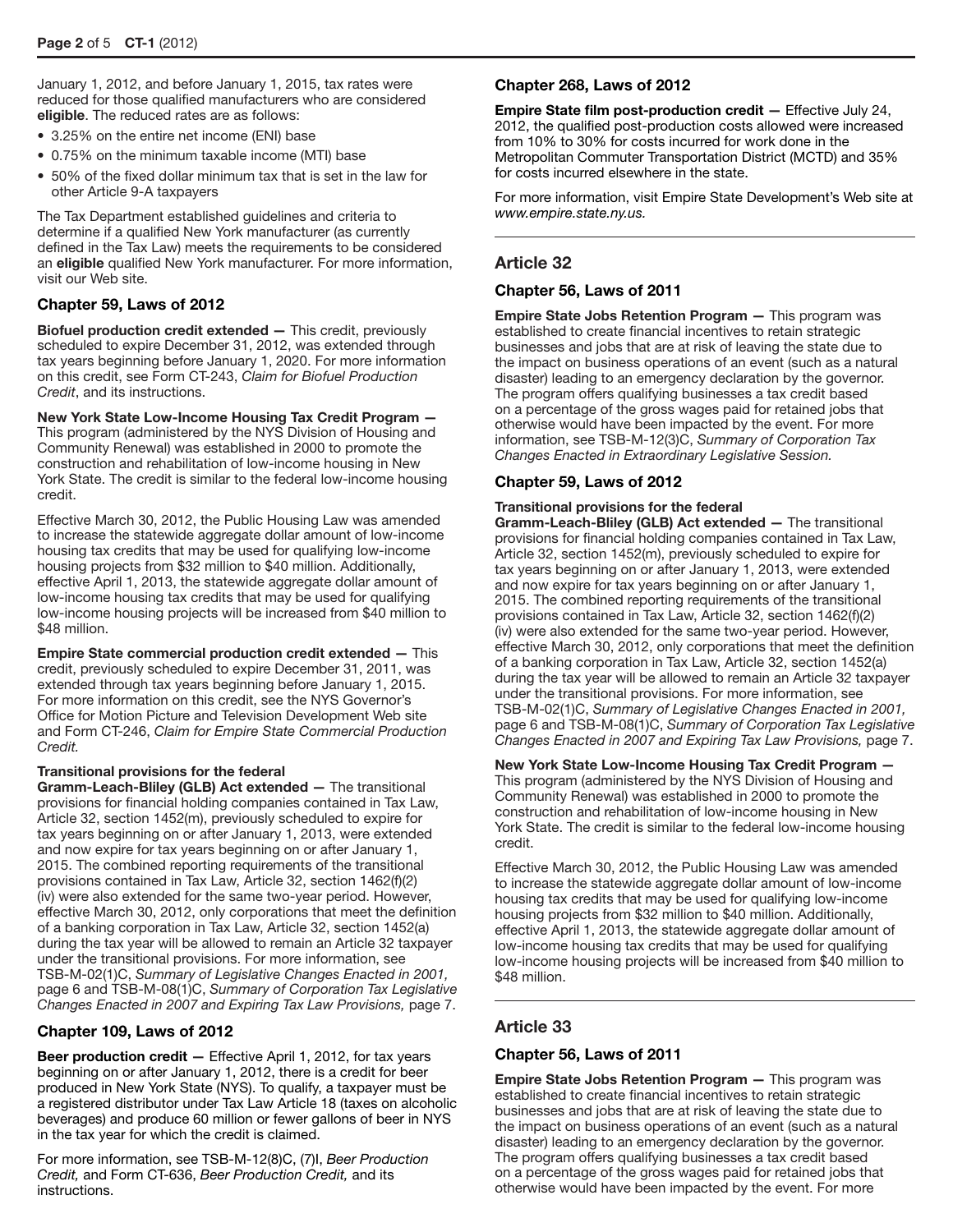information, see TSB-M-12(3)C, *Summary of Corporation Tax Changes Enacted in Extraordinary Legislative Session.*

#### Chapter 59, Laws of 2012

New York State Low-Income Housing Tax Credit Program — This program (administered by the NYS Division of Housing and Community Renewal) was established in 2000 to promote the construction and rehabilitation of low-income housing in New York State. The credit is similar to the federal low-income housing credit.

Effective March 30, 2012, the Public Housing Law was amended to increase the statewide aggregate dollar amount of low-income housing tax credits that may be used for qualifying low-income housing projects from \$32 million to \$40 million. Additionally, effective April 1, 2013, the statewide aggregate dollar amount of low-income housing tax credits that may be used for qualifying low-income housing projects will be increased from \$40 million to \$48 million.

# How to fill out your tax return

## Business information

Enter the corporation's business information at the top of the first page. Be sure to enter the corporation's mailing name if different from its legal name.

If you need to update your corporation tax address or phone information, you can do so online. Visit our Web site (see *Need help?*) and look for the change my address option. Otherwise, enter your new address and/or phone number in the appropriate area of your return and mark an *X* in the box under the address. Do not mark an *X* in this box if your address and/or phone number is new since your last filing but was already updated online, or for any change of business information other than your address and/or phone number. Once your corporation tax information is updated online, you do not need to indicate a change of address on any corporation tax forms submitted to the Tax Department (or for any forms for tax types you select to be updated in addition to corporation tax).

If you prefer to change your address by form, use Form DTF-96, *Report of Address Change for Business Tax Accounts*. You must report other changes (such as business name or ID number) on Form DTF-95, *Business Tax Account Update*. You can get these forms from our Web site or by phone (see *Need help?*).

## Entry formats

**Entering dates - Unless you are specifically directed to use a** different format, enter dates in the *mm-dd-yy* format (using dashes and not slashes).

**Negative amounts —** Show any negative amounts with a minus  $(-)$ sign.

Percentages — When computing percentages, convert decimals into percentages by moving the decimal point two spaces to the right. Round percentages to four decimal places.

Example*: 5,000/7,500 = 0.6666666 = 6.6667%.*

Whole dollar amounts - You may elect to show amounts in whole dollars rather than in dollars and cents. Round any amount from 50 cents through 99 cents to the next higher dollar. Round any amount less than 50 cents to the next lower dollar.

## Are you claiming an overpayment?

If you are claiming an overpayment, mark an *X* in the overpayment box on page 1 of your return to the right of your EIN and file number. The chart below identifies the overpayment line on any particular New York State corporation tax return.

| Form      | Line number | <b>Form</b> | Line number     |
|-----------|-------------|-------------|-----------------|
| CT-3      | 94          | CT-33-M     | 23              |
| $CT-3-A$  | 95          | CT-33-NL    | 16              |
| CT-3M/4M  | 13          | CT-183      | 12              |
| $CT-3-S$  | 47          | CT-183-M    | 12              |
| $CT-4$    | 44          | CT-184      | 15              |
| $CT-13$   | 23          | CT-184-M    | 13              |
| CT-32     | 16          | CT-185      | 14              |
| $CT-32-A$ | 18          | CT-186      | 16              |
| CT-32-M   | 15          | CT-186-E    | 13 <sub>b</sub> |
| CT-32-S   | 21          | CT-186-M    | 17              |
| CT-33     | 22          | CT-186-P    | 18              |
| CT-33-A   | 27          | CT-186-P/M  | 15              |
| CT-33-C   | 20          | CT-245      | 7               |

## Third-party designee

If you want to authorize another person (third-party designee) to discuss this tax return with the New York State Tax Department, mark an *X* in the *Yes* box in the *Third-party designee* area of your return. Also **print** the designee's name, phone number, and any five-digit number the designee chooses as his or her personal identification number (PIN). If you want to authorize the paid preparer who signed your return to discuss the return with the Tax Department, **print** the preparer's name in the space for the designee's name and enter the preparer's phone number in the space for the designee's phone number. You do not have to provide the other information requested. If you do not want to authorize another person, mark an *X* in the *No* box.

If you mark the *Yes* box, you are authorizing the Tax Department to discuss with the designee any questions that may arise during the processing of your return. You are also authorizing the designee to:

- give the Tax Department any information that is missing from your return;
- call the Tax Department for information about the processing of your return or the status of your refund or payment(s); and
- respond to certain Tax Department notices that you shared with the designee about math errors, offsets, and return preparation. The notices will not be sent to the designee.

You are not authorizing the designee to receive your refund, bind you to anything (including any additional tax liability), or otherwise represent you before the Tax Department. If you want the designee to perform those services for you, you must file Form POA-1, *Power of Attorney*, making that designation with the Tax Department. Copies of statutory tax notices or documents (such as a *Notice of Deficiency*) will only be sent to your designee if you file Form POA-1.

You cannot change the PIN. The authorization will automatically end on the due date (without regard to extensions) for filing your next year's tax return.

# Paid preparer identification numbers

New York State Tax Law requires certain paid tax return preparers and facilitators of refund anticipation loans (RALs) and refund anticipation checks (RACs) to register electronically with the Tax Department. When completing the paid preparer section, you must enter your New York tax preparer registration identification number (NYTPRIN) if you are required to have one. (Information on the New York State Tax Preparer Registration Program is available on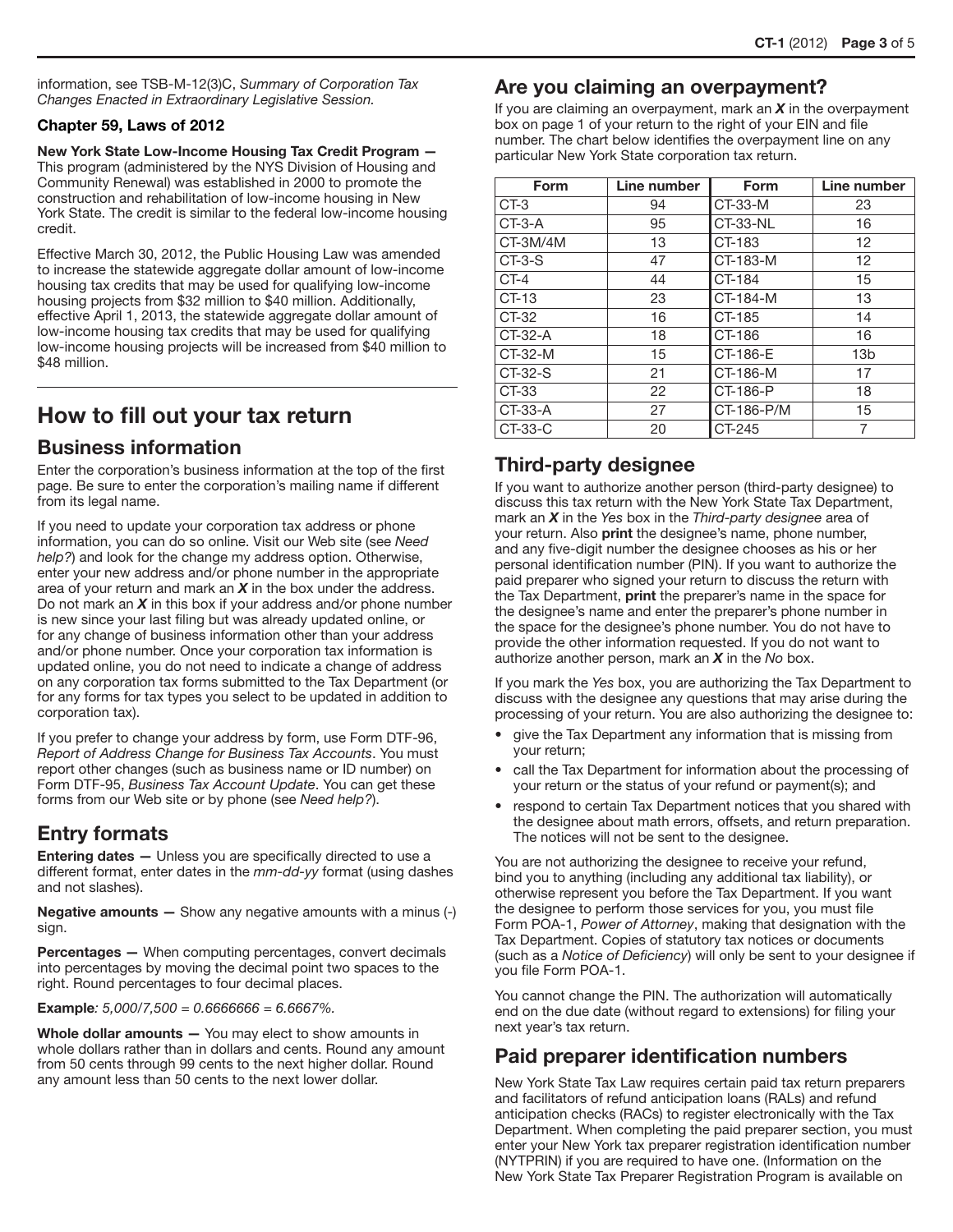our Web site (see *Need help?*).) In addition, you must enter your federal preparer tax identification number (PTIN) if you have one; if not, you must enter your social security number (SSN). (PTIN information is available at *www.irs.gov.)*

Important reminder to file a complete return: You must complete all required schedules and forms that make up your return, and include all pages of those forms and schedules when you file. Returns that are missing required pages or that have pages with missing entries are considered incomplete and cannot be processed, and may subject taxpayers to penalty and interest.

# Is your return in processible form?

Returns must be prepared in a manner that will permit their routine handling and processing and include all pages. We will not pay interest on an overpayment of taxes until a return is in a processible form which includes a required signature.

## Use of reproduced and computerized forms

Photocopies of returns are acceptable if they are of good quality and have an original signature in the proper place. We will accept computer-produced corporation tax returns if they meet our printing specifications. For more information, see Publication 76, *Specifications for Reproduction of New York State Corporation Tax Forms.*

# General information

## Electronic filing and electronic payment mandate

Certain tax preparers using tax software to prepare tax documents, and certain taxpayers preparing their own tax documents using tax software, must, for the applicable calendar year and all succeeding calendar years, e-file all documents authorized by the Commissioner to be e-filed. Any tax liability or other amount due required to be paid with a tax document that must be e-filed may also be required by the Commissioner to be e-paid. Where e-pay is required, payment must be made via electronic means.

# Web File

You can Web File Form CT-400, *Estimated Tax for Corporations,* on our Web site (see *Need help?*)*.* You'll need to create an *Online Services* account or log into your existing one, and select the corporation tax estimated payment option.

You can also Web File the following extension requests:

- • Form CT-5, *Request for Six-Month Extension to File (for franchise/business taxes, MTA surcharge, or both)*
- • Form CT-5.3, *Request for Six-Month Extension to File (for combined franchise tax return, or combined MTA surcharge return, or both)*
- • Form CT-5.4, *Request for Six-Month Extension to File New York S Corporation Franchise Tax Return*
- • Form CT-5.9, *Request for Three-Month Extension To File (for Article 9 tax return, MTA surcharge, or both)*
- • Form CT-5.9-E, *Request for Three-Month Extension to File Form CT-186-E*

Benefits of Web filing include:

- direct payment from your bank account or by ACH credit
- instant confirmation

For more information, visit our Web site and select the corporation tax Web File option.

## Form CT-200-V, *Payment Voucher for E-Filed Corporation Tax Returns and Extensions*

This form is a payment voucher for taxpayers who e-file their forms but cannot e-pay and need to pay with a paper check or money order. Form CT-200-V is for use only for returns or extensions that were e-filed and should never accompany a paper-filed return.

## Collection of debts from your refund or overpayment

We will keep all or part of your refund or overpayment if you owe a past-due, legally enforceable debt to a New York State agency, or if you owe a New York City tax warrant judgment debt. We may also keep all or part of your refund or overpayment if you owe a past-due legally enforceable debt to another state, provided that state has entered into a reciprocal agreement with New York State. If we keep your refund or overpayment, we will notify you.

A New York State agency includes any state department, board, bureau, division, commission, committee, public authority, public benefit corporation, council, office, or other entity performing a governmental or proprietary function for the state or a social services district. We will refund or apply as an overpayment any amount over your debt.

The Tax Department is authorized to charge the taxpayer, as part of the taxpayer's tax debt, any cost or fee imposed or charged by the United States, or any state, for the payment or remittance of a taxpayer's overpayment to satisfy a New York State tax debt.

If you have any questions about whether you owe a past-due, legally enforceable debt to a state agency, or to another state, or whether you owe a New York City tax warrant judgment debt, contact the state agency, the other state, or the New York City Department of Finance.

For New York State tax liabilities only, call (518) 457-5434 or write to: NYS Tax Department, Collections and Civil Enforcement Division, W A Harriman Campus, Albany NY 12227.

### More collection options for New York State

If you owe unpaid debt to New York State, we may collect your debt by taking money from, or offsetting, payments owed you by the federal government or by another state. Reciprocal offset agreements also allow the federal government, as well as other states, to collect delinquent non-tax debt by offsetting payments owed you by New York State.

Lottery prizes applied against tax liabilities  $-$  As a result of matching names of those owing tax liabilities to New York against the names of those winning lottery prizes in excess of \$600, the Tax Department may automatically apply all or part of the lottery prize against any outstanding liabilities for taxes we administer.

# Fee for payments returned by banks

The law allows the Tax Department to charge a \$50 fee when a check, money order, or electronic payment is returned by a bank for nonpayment. However, if an electronic payment is returned as a result of an error by the bank or the department, the department won't charge the fee. If your payment is returned, we will send a separate bill for \$50 for each return or other tax document associated with the returned payment.

# Reporting requirements for tax shelters

The Tax Law requires taxpayers to report information about transactions that present the potential for tax avoidance (tax shelters). There are separate reporting requirements for those who use tax shelters and for those who promote the use of tax shelters. For the most recent information on these reporting requirements, visit our Web site.